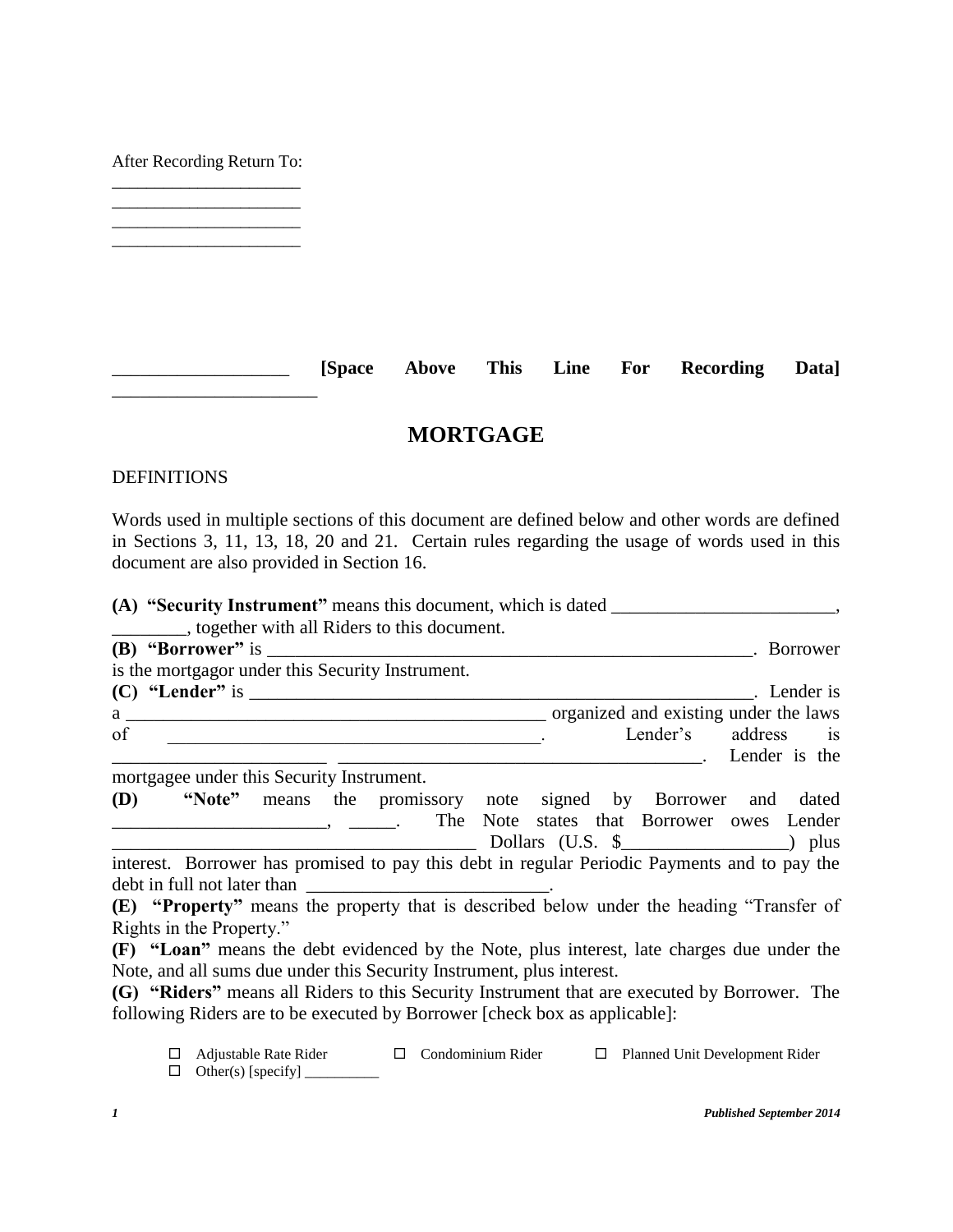**(H) "Applicable Law"** means all controlling applicable federal, state and local statutes, regulations, ordinances and administrative rules and orders (that have the effect of law) as well as all applicable final, non-appealable judicial opinions.

**(I) "Community Association Dues, Fees, and Assessments"** means all dues, fees, assessments and other charges that are imposed on Borrower or the Property by a condominium association, homeowners association or similar organization.

**(J) "Electronic Funds Transfer"** means any transfer of funds, other than a transaction originated by check, draft, or similar paper instrument, which is initiated through an electronic terminal, telephonic instrument, computer, or magnetic tape so as to order, instruct, or authorize a financial institution to debit or credit an account. Such term includes, but is not limited to, point-of-sale transfers, automated teller machine transactions, transfers initiated by telephone, wire transfers, and automated clearinghouse transfers.

**(K) "Escrow Items"** means those items that are described in Section 3.

**(L) "Miscellaneous Proceeds"** means any compensation, settlement, award of damages, or proceeds paid by any third party (other than insurance proceeds paid under the coverages described in Section 5) for: (i) damage to, or destruction of, the Property; (ii) condemnation or other taking of all or any part of the Property; (iii) conveyance in lieu of condemnation; or (iv) misrepresentations of, or omissions as to, the value and/or condition of the Property.

**(M) "Mortgage Insurance"** means insurance protecting Lender against the nonpayment of, or default on, the Loan.

**(N) "Periodic Payment"** means the regularly scheduled amount due for (i) principal and interest under the Note, plus (ii) any amounts under Section 3 of this Security Instrument.

**(O) "RESPA"** means the Real Estate Settlement Procedures Act (12 U.S.C. §2601 et seq.) and its implementing regulation, Regulation X (24 C.F.R. Part 3500), as they might be amended from time to time, or any additional or successor legislation or regulation that governs the same subject matter. As used in this Security Instrument, "RESPA" refers to all requirements and restrictions that are imposed in regard to a "federally related mortgage loan" even if the Loan does not qualify as a "federally related mortgage loan" under RESPA.

**(P) "Secretary"** means the Secretary of the United States Department of Housing and Urban Development or his designee.

**(Q) "Successor in Interest of Borrower"** means any party that has taken title to the Property, whether or not that party has assumed Borrower's obligations under the Note and/or this Security Instrument.

## TRANSFER OF RIGHTS IN THE PROPERTY

This Security Instrument secures to Lender: (i) the repayment of the Loan, and all renewals, extensions and modifications of the Note; and (ii) the performance of Borrower's covenants and agreements under this Security Instrument and the Note. For this purpose, Borrower does hereby mortgage, grant and convey to Lender, with power of sale, the following described property located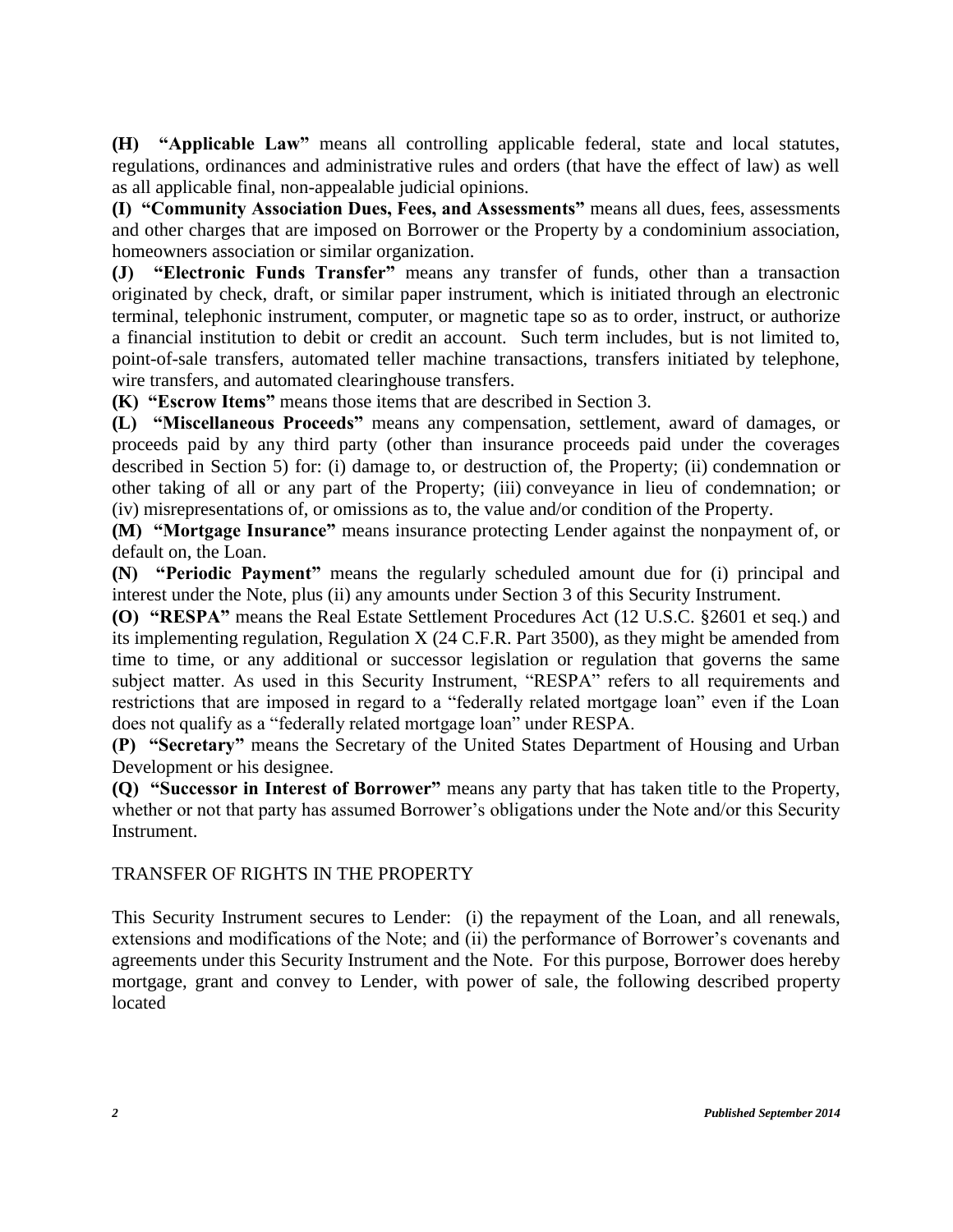

TOGETHER WITH all the improvements now or hereafter erected on the property, and all easements, appurtenances, and fixtures now or hereafter a part of the property. All replacements and additions shall also be covered by this Security Instrument. All of the foregoing is referred to in this Security Instrument as the "Property."

BORROWER COVENANTS that Borrower is lawfully seised of the estate hereby conveyed and has the right to mortgage, grant and convey the Property and that the Property is unencumbered, except for encumbrances of record. Borrower warrants and will defend generally the title to the Property against all claims and demands, subject to any encumbrances of record.

THIS SECURITY INSTRUMENT combines uniform covenants for national use and non-uniform covenants with limited variations by jurisdiction to constitute a uniform security instrument covering real property.

UNIFORM COVENANTS. Borrower and Lender covenant and agree as follows:

**1. Payment of Principal, Interest, Escrow Items, and Late Charges.** Borrower shall pay when due the principal of, and interest on, the debt evidenced by the Note and late charges due under the Note. Borrower shall also pay funds for Escrow Items pursuant to Section 3. Payments due under the Note and this Security Instrument shall be made in U.S. currency. However, if any check or other instrument received by Lender as payment under the Note or this Security Instrument is returned to Lender unpaid, Lender may require that any or all subsequent payments due under the Note and this Security Instrument be made in one or more of the following forms, as selected by Lender: (a) cash; (b) money order; (c) certified check, bank check, treasurer's check or cashier's check, provided any such check is drawn upon an institution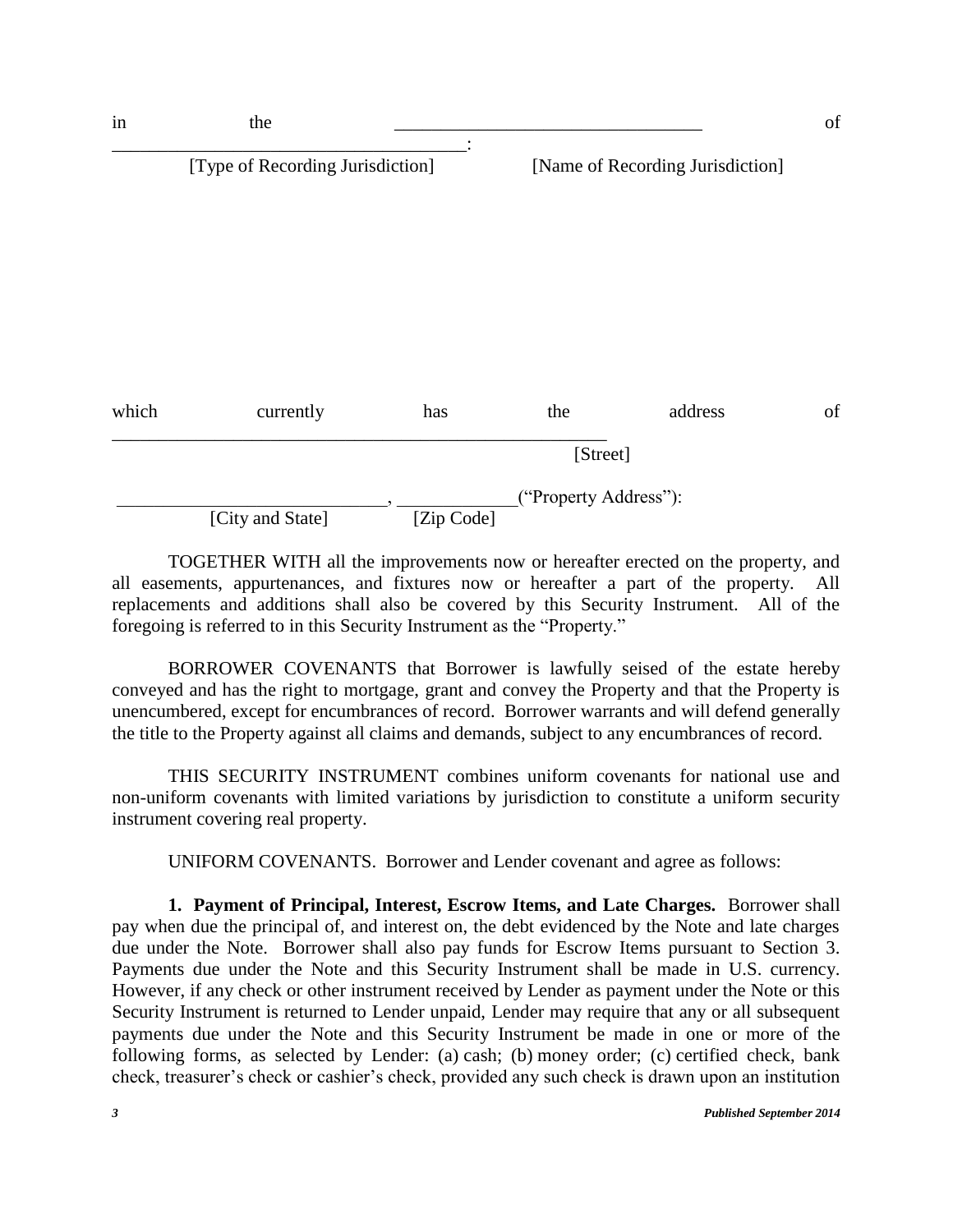whose deposits are insured by a federal agency, instrumentality, or entity; or (d) Electronic Funds Transfer.

 Payments are deemed received by Lender when received at the location designated in the Note or at such other location as may be designated by Lender in accordance with the notice provisions in Section 15. Lender may return any payment or partial payment if the payment or partial payments are insufficient to bring the Loan current. Lender may accept any payment or partial payment insufficient to bring the Loan current, without waiver of any rights hereunder or prejudice to its rights to refuse such payment or partial payments in the future, but Lender is not obligated to apply such payments at the time such payments are accepted. If each Periodic Payment is applied as of its scheduled due date, then Lender need not pay interest on unapplied funds. Lender may hold such unapplied funds until Borrower makes payment to bring the Loan current. If Borrower does not do so within a reasonable period of time, Lender shall either apply such funds or return them to Borrower. If not applied earlier, such funds will be applied to the outstanding principal balance under the Note immediately prior to foreclosure. No offset or claim which Borrower might have now or in the future against Lender shall relieve Borrower from making payments due under the Note and this Security Instrument or performing the covenants and agreements secured by this Security Instrument.

**2. Application of Payments or Proceeds.** Except as otherwise described in this Section 2, all payments accepted and applied by Lender shall be applied in the following order of priority:

First, to the Mortgage Insurance premiums to be paid by Lender to the Secretary or the the monthly charge by the Secretary instead of the monthly mortgage insurance premiums;

Second, to any taxes, special assessments, leasehold payments or ground rents, and fire, flood and other hazard insurance premiums, as required;

Third, to interest due under the Note;

Fourth, to amortization of the principal of the Note; and,

Fifth, to late charges due under the Note.

Any application of payments, insurance proceeds, or Miscellaneous Proceeds to principal due under the Note shall not extend or postpone the due date, or change the amount of the Periodic Payments.

*4 Published September 2014* **3. Funds for Escrow Items.** Borrower shall pay to Lender on the day Periodic Payments are due under the Note, until the Note is paid in full, a sum (the "Funds") to provide for payment of amounts due for: (a) taxes and assessments and other items which can attain priority over this Security Instrument as a lien or encumbrance on the Property; (b) leasehold payments or ground rents on the Property, if any; (c) premiums for any and all insurance required by Lender under Section 5; and (d) Mortgage Insurance premiums to be paid by Lender to the Secretary or the monthly charge by the Secretary instead of the monthly Mortgage Insurance premiums These items are called "Escrow Items." At origination or at any time during the term of the Loan, Lender may require that Community Association Dues, Fees, and Assessments, if any, be escrowed by Borrower, and such dues, fees and assessments shall be an Escrow Item. Borrower shall promptly furnish to Lender all notices of amounts to be paid under this Section. Borrower shall pay Lender the Funds for Escrow Items unless Lender waives Borrower's obligation to pay the Funds for any or all Escrow Items. Lender may waive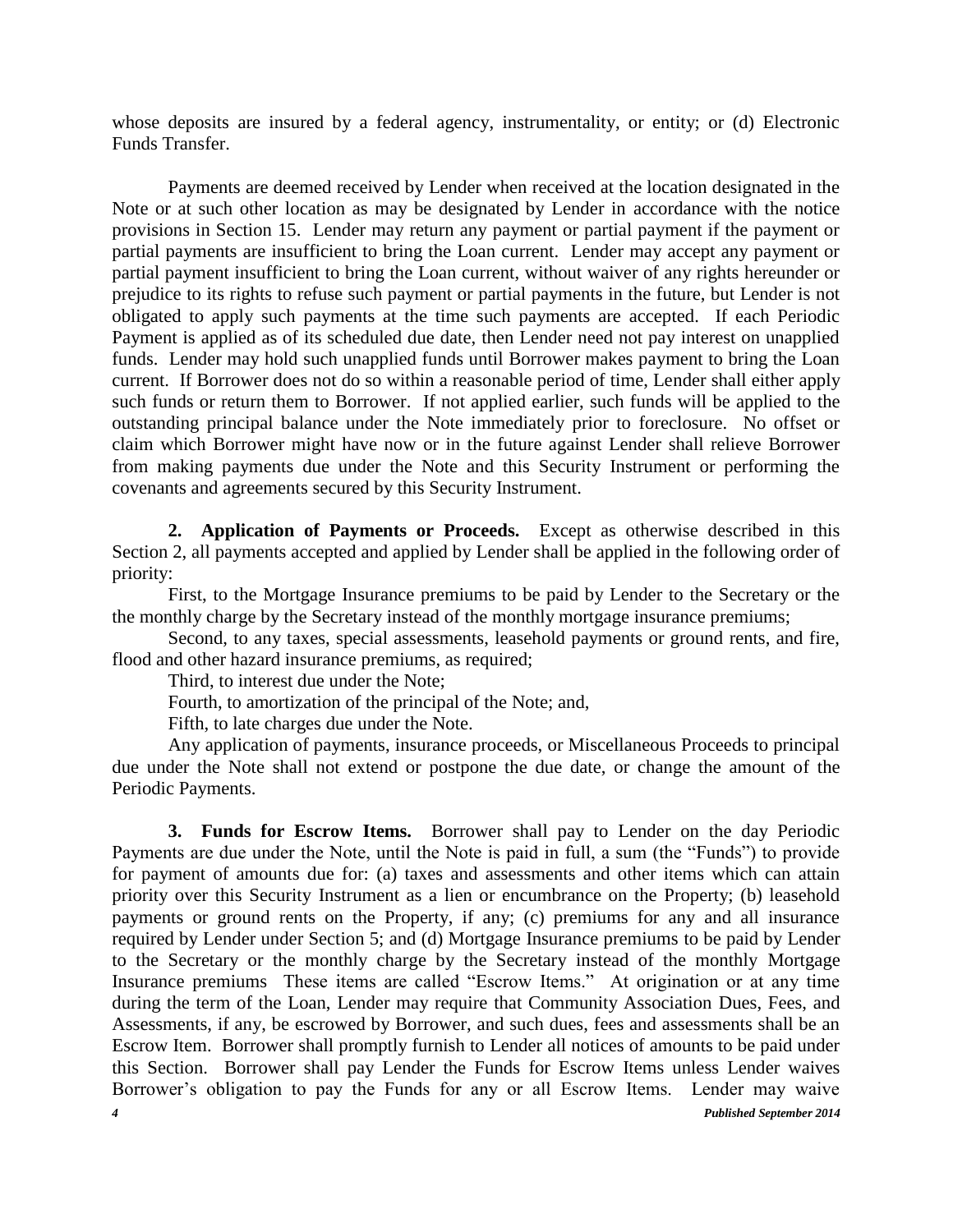Borrower's obligation to pay to Lender Funds for any or all Escrow Items at any time. Any such waiver may only be in writing. In the event of such waiver, Borrower shall pay directly, when and where payable, the amounts due for any Escrow Items for which payment of Funds has been waived by Lender and, if Lender requires, shall furnish to Lender receipts evidencing such payment within such time period as Lender may require. Borrower's obligation to make such payments and to provide receipts shall for all purposes be deemed to be a covenant and agreement contained in this Security Instrument, as the phrase "covenant and agreement" is used in Section 9. If Borrower is obligated to pay Escrow Items directly, pursuant to a waiver, and Borrower fails to pay the amount due for an Escrow Item, Lender may exercise its rights under Section 9 and pay such amount and Borrower shall then be obligated under Section 9 to repay to Lender any such amount. Lender may revoke the waiver as to any or all Escrow Items at any time by a notice given in accordance with Section 15 and, upon such revocation, Borrower shall pay to Lender all Funds, and in such amounts, that are then required under this Section 3.

Lender may, at any time, collect and hold Funds in an amount (a) sufficient to permit Lender to apply the Funds at the time specified under RESPA, and (b) not to exceed the maximum amount a lender can require under RESPA. Lender shall estimate the amount of Funds due on the basis of current data and reasonable estimates of expenditures of future Escrow Items or otherwise in accordance with Applicable Law.

The Funds shall be held in an institution whose deposits are insured by a federal agency, instrumentality, or entity (including Lender, if Lender is an institution whose deposits are so insured) or in any Federal Home Loan Bank. Lender shall apply the Funds to pay the Escrow Items no later than the time specified under RESPA. Lender shall not charge Borrower for holding and applying the Funds, annually analyzing the escrow account, or verifying the Escrow Items, unless Lender pays Borrower interest on the Funds and Applicable Law permits Lender to make such a charge. Unless an agreement is made in writing or Applicable Law requires interest to be paid on the Funds, Lender shall not be required to pay Borrower any interest or earnings on the Funds. Borrower and Lender can agree in writing, however, that interest shall be paid on the Funds. Lender shall give to Borrower, without charge, an annual accounting of the Funds as required by RESPA.

If there is a surplus of Funds held in escrow, as defined under RESPA, Lender shall account to Borrower for the excess funds in accordance with RESPA. If there is a shortage of Funds held in escrow, as defined under RESPA, Lender shall notify Borrower as required by RESPA, and Borrower shall pay to Lender the amount necessary to make up the shortage in accordance with RESPA, but in no more than 12 monthly payments. If there is a deficiency of Funds held in escrow, as defined under RESPA, Lender shall notify Borrower as required by RESPA, and Borrower shall pay to Lender the amount necessary to make up the deficiency in accordance with RESPA, but in no more than 12 monthly payments.

Upon payment in full of all sums secured by this Security Instrument, Lender shall promptly refund to Borrower any Funds held by Lender.

*5 Published September 2014* **4. Charges; Liens.** Borrower shall pay all taxes, assessments, charges, fines, and impositions attributable to the Property which can attain priority over this Security Instrument, leasehold payments or ground rents on the Property, if any, and Community Association Dues,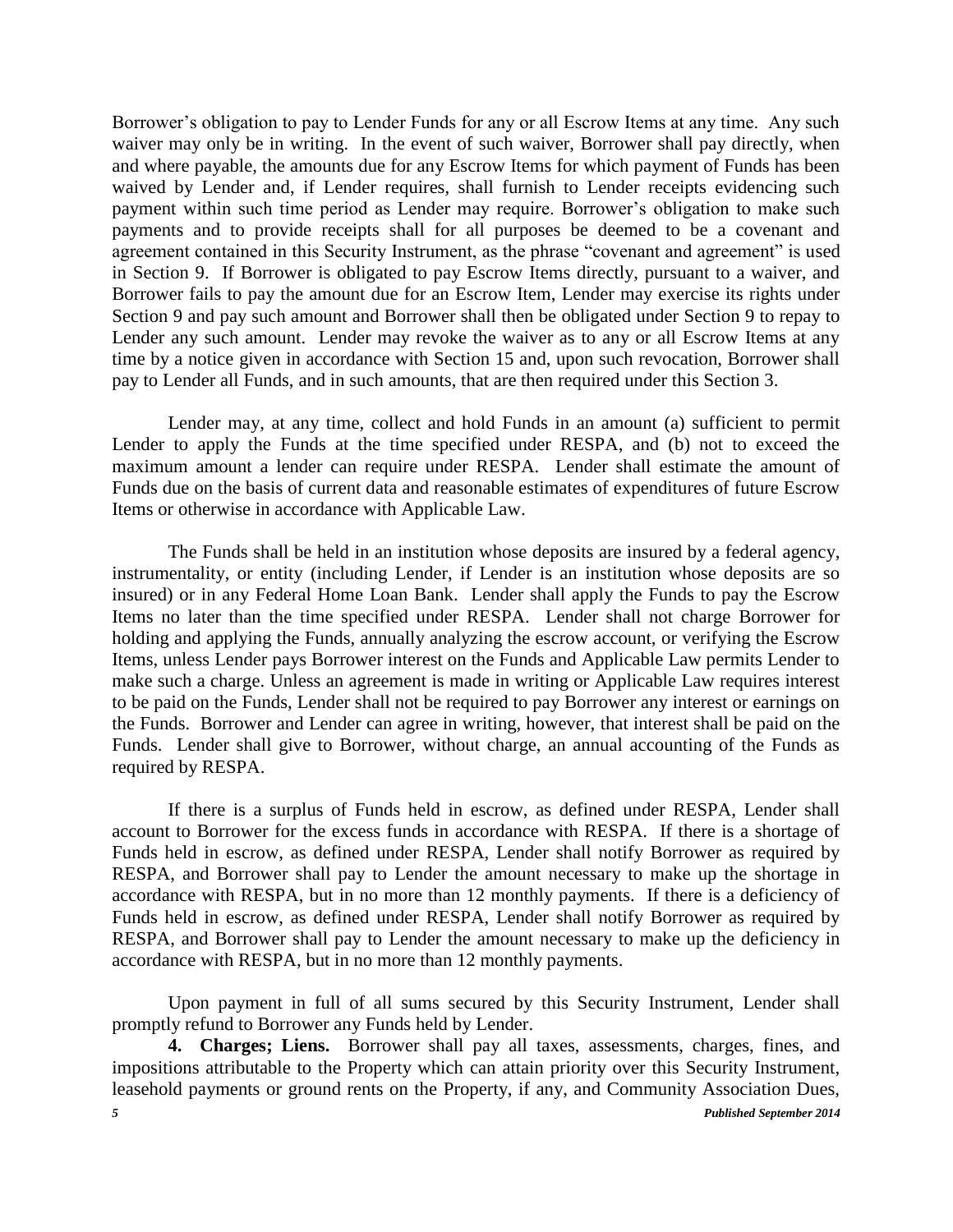Fees, and Assessments, if any. To the extent that these items are Escrow Items, Borrower shall pay them in the manner provided in Section 3.

Borrower shall promptly discharge any lien which has priority over this Security Instrument unless Borrower: (a) agrees in writing to the payment of the obligation secured by the lien in a manner acceptable to Lender, but only so long as Borrower is performing such agreement; (b) contests the lien in good faith by, or defends against enforcement of the lien in, legal proceedings which in Lender's opinion operate to prevent the enforcement of the lien while those proceedings are pending, but only until such proceedings are concluded; or (c) secures from the holder of the lien an agreement satisfactory to Lender subordinating the lien to this Security Instrument. If Lender determines that any part of the Property is subject to a lien which can attain priority over this Security Instrument, Lender may give Borrower a notice identifying the lien. Within 10 days of the date on which that notice is given, Borrower shall satisfy the lien or take one or more of the actions set forth above in this Section 4.

**5. Property Insurance.** Borrower shall keep the improvements now existing or hereafter erected on the Property insured against loss by fire, hazards included within the term "extended coverage," and any other hazards including, but not limited to, earthquakes and floods, for which Lender requires insurance. This insurance shall be maintained in the amounts (including deductible levels) and for the periods that Lender requires. What Lender requires pursuant to the preceding sentences can change during the term of the Loan. The insurance carrier providing the insurance shall be chosen by Borrower subject to Lender's right to disapprove Borrower's choice, which right shall not be exercised unreasonably. Lender may require Borrower to pay, in connection with this Loan, either: (a) a one-time charge for flood zone determination, certification and tracking services; or (b) a one-time charge for flood zone determination and certification services and subsequent charges each time remappings or similar changes occur which reasonably might affect such determination or certification. Borrower shall also be responsible for the payment of any fees imposed by the Federal Emergency Management Agency in connection with the review of any flood zone determination resulting from an objection by Borrower.

If Borrower fails to maintain any of the coverages described above, Lender may obtain insurance coverage, at Lender's option and Borrower's expense. Lender is under no obligation to purchase any particular type or amount of coverage. Therefore, such coverage shall cover Lender, but might or might not protect Borrower, Borrower's equity in the Property, or the contents of the Property, against any risk, hazard or liability and might provide greater or lesser coverage than was previously in effect. Borrower acknowledges that the cost of the insurance coverage so obtained might significantly exceed the cost of insurance that Borrower could have obtained. Any amounts disbursed by Lender under this Section 5 shall become additional debt of Borrower secured by this Security Instrument. These amounts shall bear interest at the Note rate from the date of disbursement and shall be payable, with such interest, upon notice from Lender to Borrower requesting payment.

*6 Published September 2014* All insurance policies required by Lender and renewals of such policies shall be subject to Lender's right to disapprove such policies, shall include a standard mortgage clause, and shall name Lender as mortgagee and/or as additional loss payee. Lender shall have the right to hold the policies and renewal certificates. If Lender requires, Borrower shall promptly give to Lender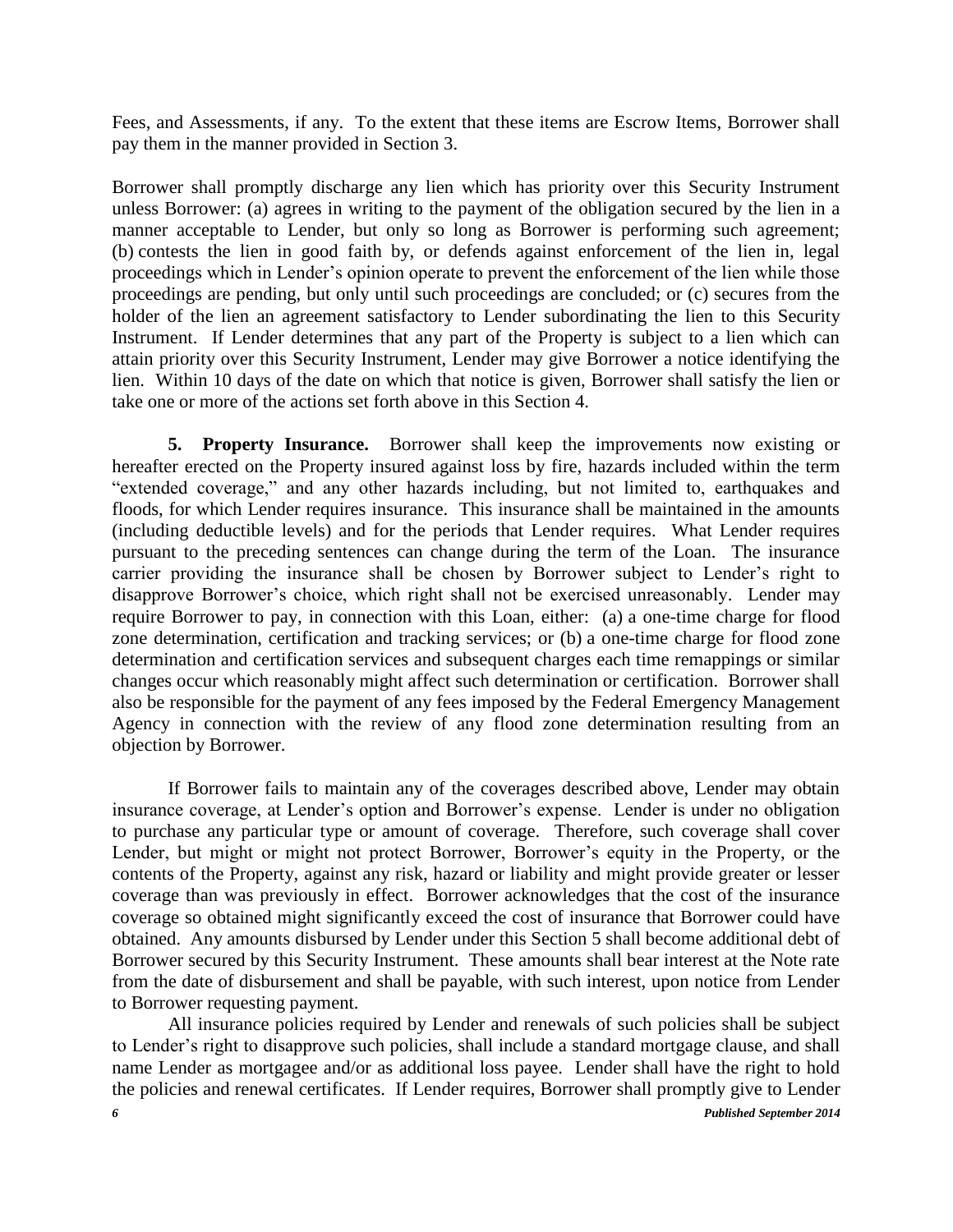all receipts of paid premiums and renewal notices. If Borrower obtains any form of insurance coverage, not otherwise required by Lender, for damage to, or destruction of, the Property, such policy shall include a standard mortgage clause and shall name Lender as mortgagee and/or as an additional loss payee.

In the event of loss, Borrower shall give prompt notice to the insurance carrier and Lender. Lender may make proof of loss if not made promptly by Borrower. Unless Lender and Borrower otherwise agree in writing, any insurance proceeds, whether or not the underlying insurance was required by Lender, shall be applied to restoration or repair of the Property, if the restoration or repair is economically feasible and Lender's security is not lessened. During such repair and restoration period, Lender shall have the right to hold such insurance proceeds until Lender has had an opportunity to inspect such Property to ensure the work has been completed to Lender's satisfaction, provided that such inspection shall be undertaken promptly. Lender may disburse proceeds for the repairs and restoration in a single payment or in a series of progress payments as the work is completed. Unless an agreement is made in writing or Applicable Law requires interest to be paid on such insurance proceeds, Lender shall not be required to pay Borrower any interest or earnings on such proceeds. Fees for public adjusters, or other third parties, retained by Borrower shall not be paid out of the insurance proceeds and shall be the sole obligation of Borrower. If the restoration or repair is not economically feasible or Lender's security would be lessened, the insurance proceeds shall be applied to the sums secured by this Security Instrument, whether or not then due, with the excess, if any, paid to Borrower. Such insurance proceeds shall be applied in the order provided for in Section 2.

If Borrower abandons the Property, Lender may file, negotiate and settle any available insurance claim and related matters. If Borrower does not respond within 30 days to a notice from Lender that the insurance carrier has offered to settle a claim, then Lender may negotiate and settle the claim. The 30-day period will begin when the notice is given. In either event, or if Lender acquires the Property under Section 22 or otherwise, Borrower hereby assigns to Lender (a) Borrower's rights to any insurance proceeds in an amount not to exceed the amounts unpaid under the Note or this Security Instrument, and (b) any other of Borrower's rights (other than the right to any refund of unearned premiums paid by Borrower) under all insurance policies covering the Property, insofar as such rights are applicable to the coverage of the Property. Lender may use the insurance proceeds either to repair or restore the Property or to pay amounts unpaid under the Note or this Security Instrument, whether or not then due.

**6. Occupancy.** Borrower shall occupy, establish, and use the Property as Borrower's principal residence within 60 days after the execution of this Security Instrument and shall continue to occupy the Property as Borrower's principal residence for at least one year after the date of occupancy, unless Lender determines that this requirement shall cause undue hardship for the Borrower or unless extenuating circumstances exist which are beyond Borrower's control.

**7. Preservation, Maintenance and Protection of the Property; Inspections.** Borrower shall not destroy, damage or impair the Property, allow the Property to deteriorate or commit waste

*7 Published September 2014* on the Property. Borrower shall maintain the Property in order to prevent the Property from deteriorating or decreasing in value due to its condition. Unless it is determined pursuant to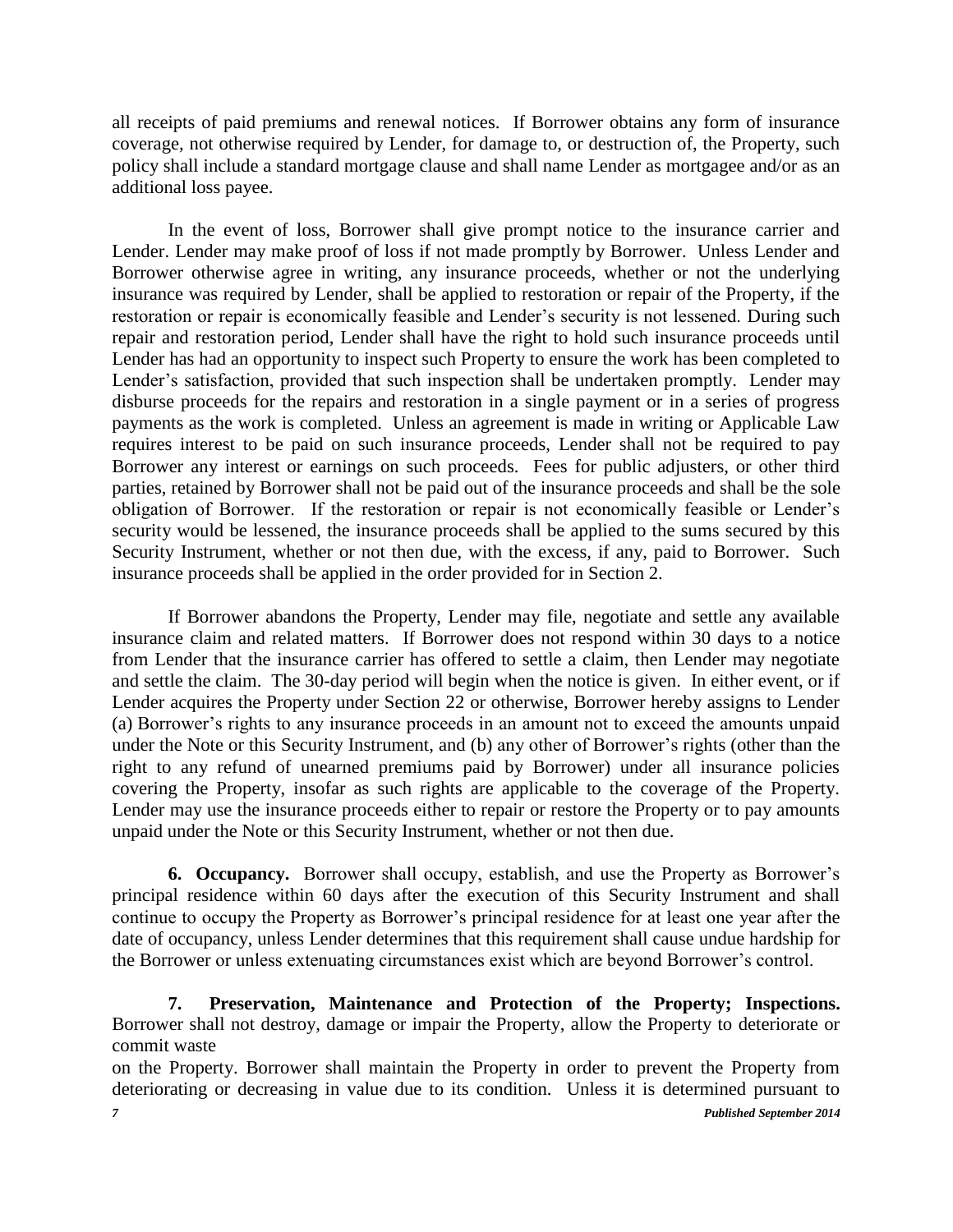Section 5 that repair or restoration is not economically feasible, Borrower shall promptly repair the Property if damaged to avoid further deterioration or damage. If insurance or condemnation proceeds are paid in connection with damage to the Property, Borrower shall be responsible for repairing or restoring the Property only if Lender has released proceeds for such purposes. Lender may disburse proceeds for the repairs and restoration in a single payment or in a series of progress payments as the work is completed. If the insurance or condemnation proceeds are not sufficient to repair or restore the Property, Borrower is not relieved of Borrower's obligation for the completion of such repair or restoration.

If condemnation proceeds are paid in connection with the taking of the property, Lender shall apply such proceeds to the reduction of the indebtedness under the Note and this Security Instrument, first to any delinquent amounts, and then to payment of principal. Any application of the proceeds to the principal shall not extend or postpone the due date of the monthly payments or change the amount of such payments.

Lender or its agent may make reasonable entries upon and inspections of the Property. If it has reasonable cause, Lender may inspect the interior of the improvements on the Property. Lender shall give Borrower notice at the time of or prior to such an interior inspection specifying such reasonable cause.

**8. Borrower's Loan Application.** Borrower shall be in default if, during the Loan application process, Borrower or any persons or entities acting at the direction of Borrower or with Borrower's knowledge or consent gave materially false, misleading, or inaccurate information or statements to Lender (or failed to provide Lender with material information) in connection with the Loan. Material representations include, but are not limited to, representations concerning Borrower's occupancy of the Property as Borrower's principal residence.

**9. Protection of Lender's Interest in the Property and Rights Under this Security**  Instrument. If (a) Borrower fails to perform the covenants and agreements contained in this Security Instrument, (b) there is a legal proceeding that might significantly affect Lender's interest in the Property and/or rights under this Security Instrument (such as a proceeding in bankruptcy, probate, for condemnation or forfeiture, for enforcement of a lien which may attain priority over this Security Instrument or to enforce laws or regulations), or (c) Borrower has abandoned the Property, then Lender may do and pay for whatever is reasonable or appropriate to protect Lender's interest in the Property and rights under this Security Instrument, including protecting and/or assessing the value of the Property, and securing and/or repairing the Property. Lender's actions can include, but are not limited to: (a) paying any sums secured by a lien which has priority over this Security Instrument; (b) appearing in court; and (c) paying reasonable attorneys' fees to protect its interest in the Property and/or rights under this Security Instrument, including its secured position in a bankruptcy proceeding. Securing the Property includes, but is not limited to, entering the Property to make repairs, change locks, replace or board up doors and windows, drain water from pipes, eliminate building or other code violations or dangerous conditions, and have utilities turned on or off. Although Lender may take action under this Section 9, Lender does not have to do so and is not under any duty or obligation to do so. It is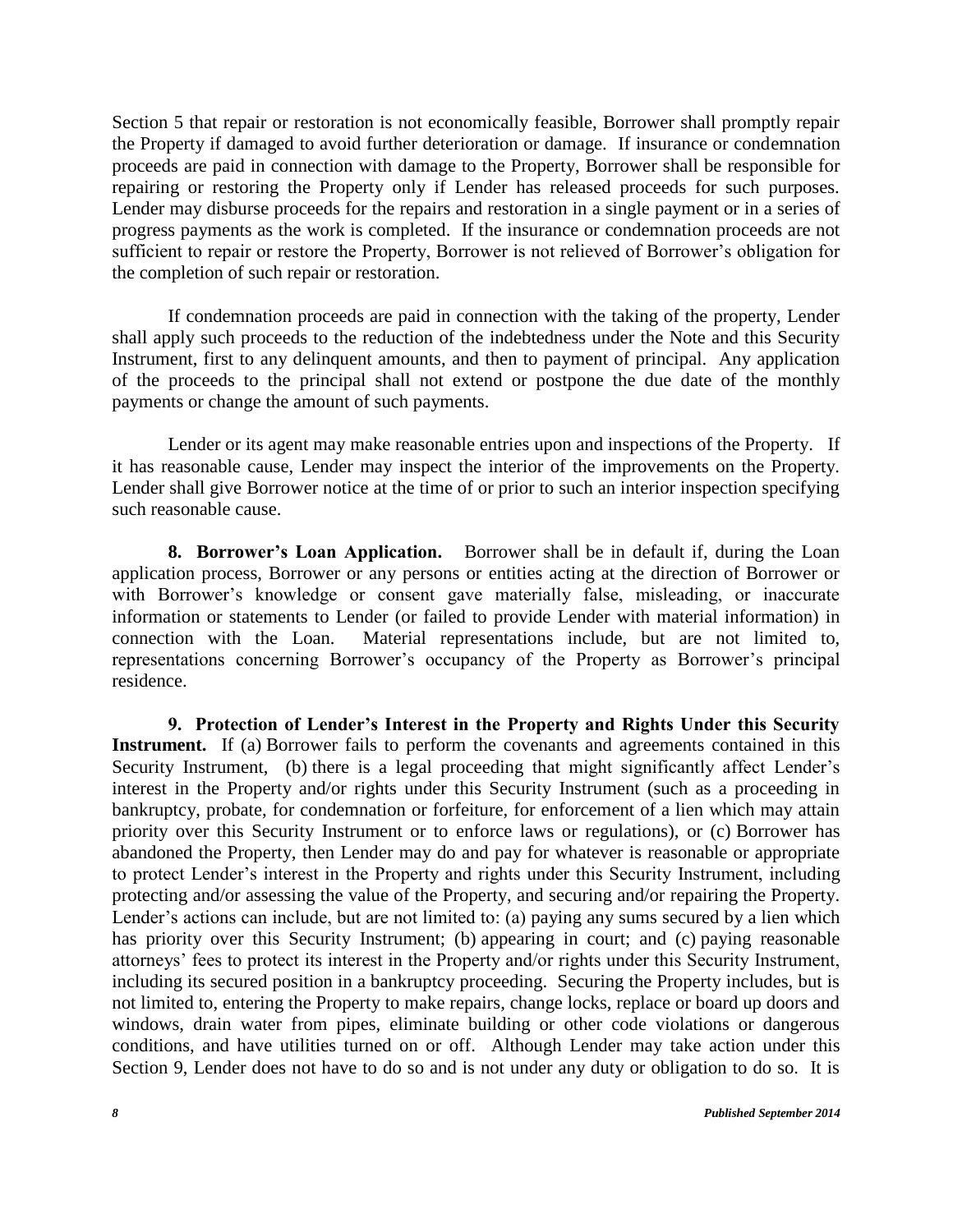agreed that Lender incurs no liability for not taking any or all actions authorized under this Section 9.

Any amounts disbursed by Lender under this Section 9 shall become additional debt of Borrower secured by this Security Instrument. These amounts shall bear interest at the Note rate from the date of disbursement and shall be payable, with such interest, upon notice from Lender to Borrower requesting payment.

If this Security Instrument is on a leasehold, Borrower shall comply with all the provisions of the lease. If Borrower acquires fee title to the Property, the leasehold and the fee title shall not merge unless Lender agrees to the merger in writing.

**10. Assignment of Miscellaneous Proceeds; Forfeiture.** All Miscellaneous Proceeds are hereby assigned to and shall be paid to Lender.

If the Property is damaged, such Miscellaneous Proceeds shall be applied to restoration or repair of the Property, if the restoration or repair is economically feasible and Lender's security is not lessened. During such repair and restoration period, Lender shall have the right to hold such Miscellaneous Proceeds until Lender has had an opportunity to inspect such Property to ensure the work has been completed to Lender's satisfaction, provided that such inspection shall be undertaken promptly. Lender may pay for the repairs and restoration in a single disbursement or in a series of progress payments as the work is completed. Unless an agreement is made in writing or Applicable Law requires interest to be paid on such Miscellaneous Proceeds, Lender shall not be required to pay Borrower any interest or earnings on such Miscellaneous Proceeds. If the restoration or repair is not economically feasible or Lender's security would be lessened, the Miscellaneous Proceeds shall be applied to the sums secured by this Security Instrument, whether or not then due, with the excess, if any, paid to Borrower. Such Miscellaneous Proceeds shall be applied in the order provided for in Section 2.

In the event of a total taking, destruction, or loss in value of the Property, the Miscellaneous Proceeds shall be applied to the sums secured by this Security Instrument, whether or not then due, with the excess, if any, paid to Borrower.

In the event of a partial taking, destruction, or loss in value of the Property in which the fair market value of the Property immediately before the partial taking, destruction, or loss in value is equal to or greater than the amount of the sums secured by this Security Instrument immediately before the partial taking, destruction, or loss in value, unless Borrower and Lender otherwise agree in writing, the sums secured by this Security Instrument shall be reduced by the amount of the Miscellaneous Proceeds multiplied by the following fraction: (a) the total amount of the sums secured immediately before the partial taking, destruction, or loss in value divided by (b) the fair market value of the Property immediately before the partial taking, destruction, or loss in value. Any balance shall be paid to Borrower.

*9 Published September 2014* In the event of a partial taking, destruction, or loss in value of the Property in which the fair market value of the Property immediately before the partial taking, destruction, or loss in value is less than the amount of the sums secured immediately before the partial taking, destruction, or loss in value, unless Borrower and Lender otherwise agree in writing, the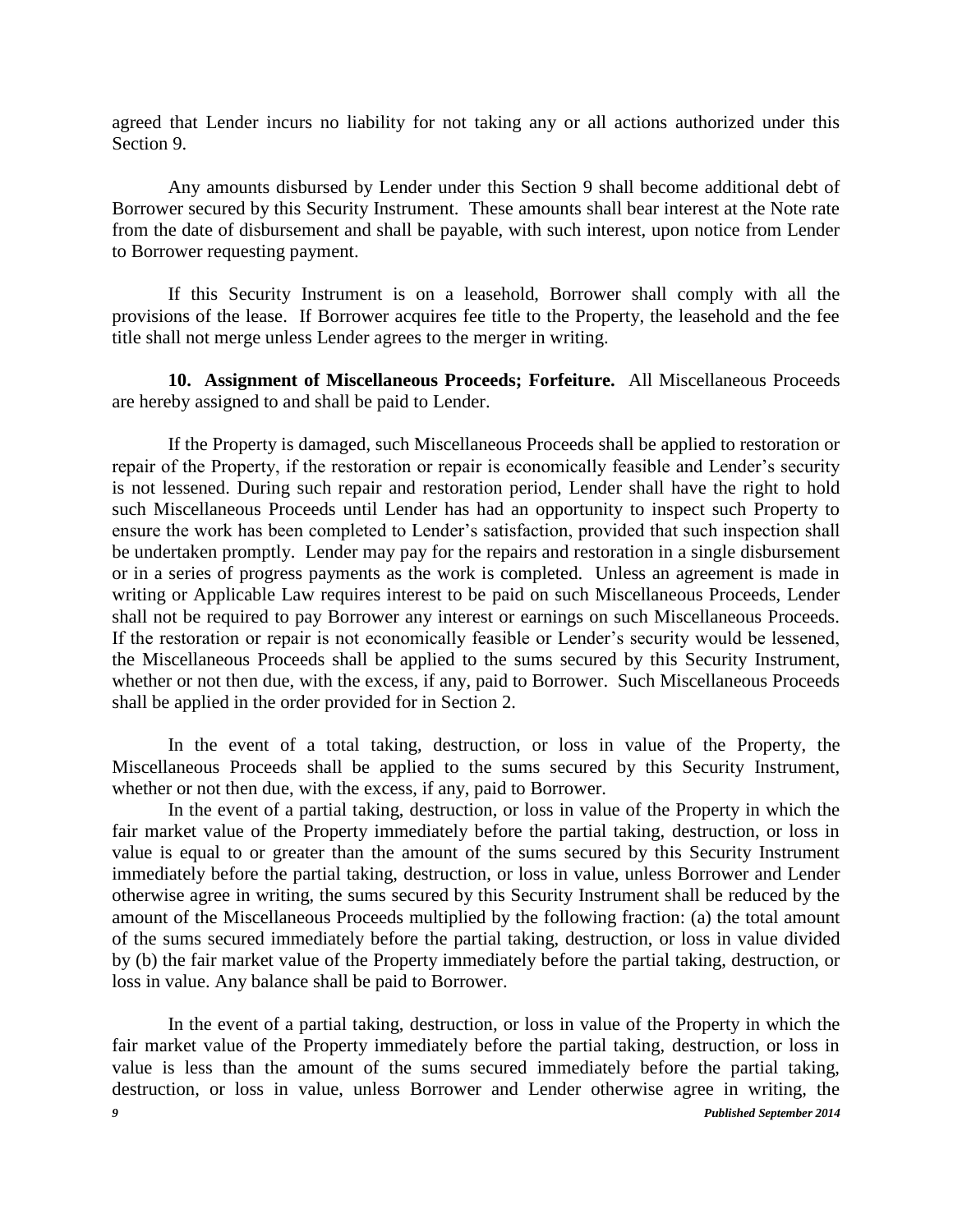Miscellaneous Proceeds shall be applied to the sums secured by this Security Instrument whether or not the sums are then due.

If the Property is abandoned by Borrower, or if, after notice by Lender to Borrower that the Opposing Party (as defined in the next sentence) offers to make an award to settle a claim for damages, Borrower fails to respond to Lender within 30 days after the date the notice is given, Lender is authorized to collect and apply the Miscellaneous Proceeds either to restoration or repair of the Property or to the sums secured by this Security Instrument, whether or not then due. "Opposing Party" means the third party that owes Borrower Miscellaneous Proceeds or the party against whom Borrower has a right of action in regard to Miscellaneous Proceeds.

Borrower shall be in default if any action or proceeding, whether civil or criminal, is begun that, in Lender's judgment, could result in forfeiture of the Property or other material impairment of Lender's interest in the Property or rights under this Security Instrument. Borrower can cure such a default and, if acceleration has occurred, reinstate as provided in Section 19, by causing the action or proceeding to be dismissed with a ruling that, in Lender's judgment, precludes forfeiture of the Property or other material impairment of Lender's interest in the Property or rights under this Security Instrument. The proceeds of any award or claim for damages that are attributable to the impairment of Lender's interest in the Property are hereby assigned and shall be paid to Lender.

All Miscellaneous Proceeds that are not applied to restoration or repair of the Property shall be applied in the order provided for in Section 2.

**11. Borrower Not Released; Forbearance By Lender Not a Waiver.** Extension of the time for payment or modification of amortization of the sums secured by this Security Instrument granted by Lender to Borrower or any Successor in Interest of Borrower shall not operate to release the liability of Borrower or any Successors in Interest of Borrower. Lender shall not be required to commence proceedings against any Successor in Interest of Borrower or to refuse to extend time for payment or otherwise modify amortization of the sums secured by this Security Instrument by reason of any demand made by the original Borrower or any Successors in Interest of Borrower. Any forbearance by Lender in exercising any right or remedy including, without limitation, Lender's acceptance of payments from third persons, entities or Successors in Interest of Borrower or in amounts less than the amount then due, shall not be a waiver of or preclude the exercise of any right or remedy.

**12. Joint and Several Liability; Co-signers; Successors and Assigns Bound.** Borrower covenants and agrees that Borrower's obligations and liability shall be joint and several. However, any Borrower who co-signs this Security Instrument but does not execute the Note (a "co-signer"): (a) is co-signing this Security Instrument only to mortgage, grant and convey the co-signer's interest in the Property under the terms of this Security Instrument; (b) is not personally obligated to pay the sums secured by this Security Instrument; and (c) agrees that Lender and any other Borrower can agree to extend, modify, forbear or make any accommodations with regard to the terms of this Security Instrument or the Note without the cosigner's consent.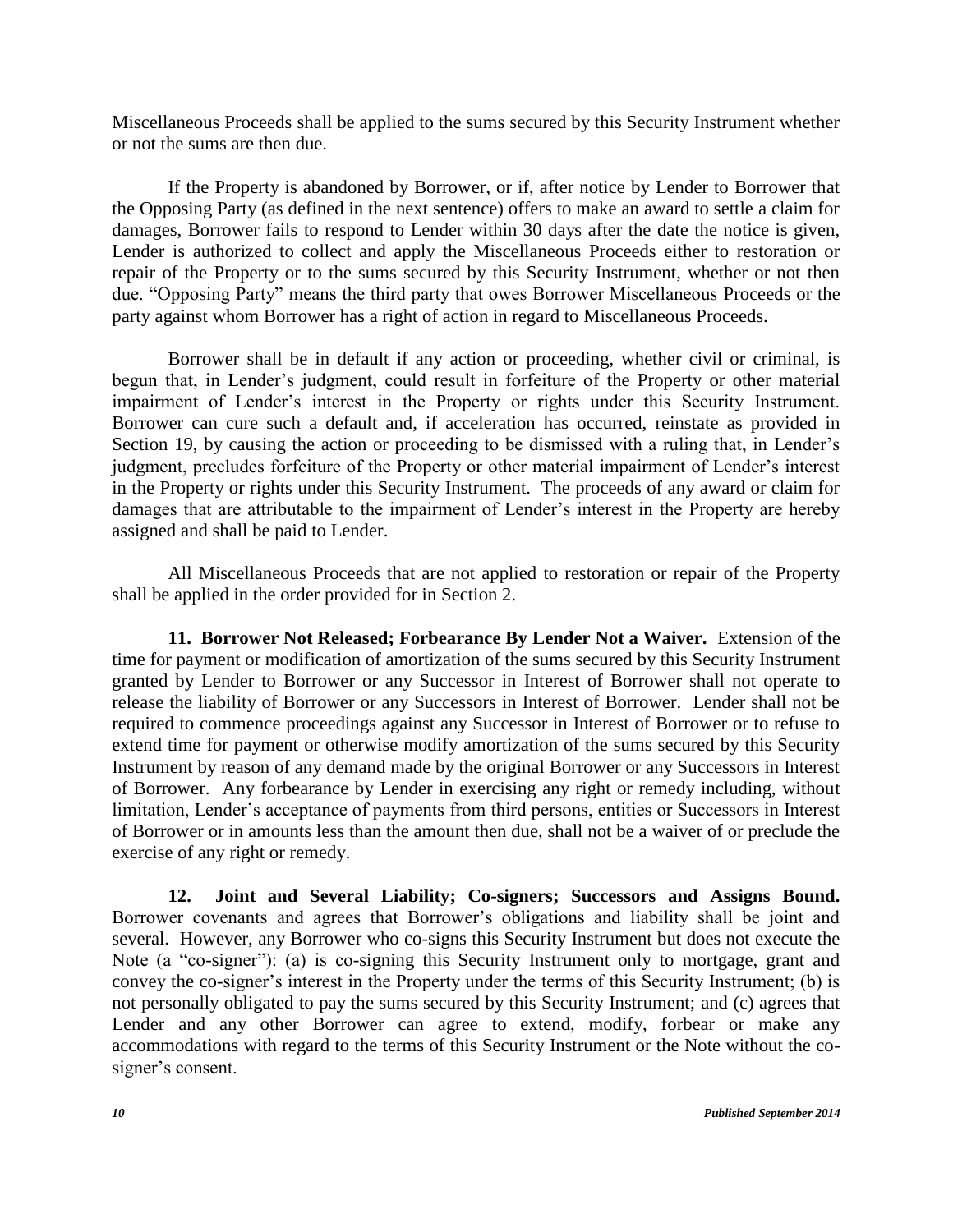Subject to the provisions of Section 17, any Successor in Interest of Borrower who assumes Borrower's obligations under this Security Instrument in writing, and is approved by Lender, shall obtain all of Borrower's rights and benefits under this Security Instrument. Borrower shall not be released from Borrower's obligations and liability under this Security Instrument unless Lender agrees to such release in writing. The covenants and agreements of this Security Instrument shall bind (except as provided in Section 19) and benefit the successors and assigns of Lender.

**13. Loan Charges.** Lender may charge Borrower fees for services performed in connection with Borrower's default, for the purpose of protecting Lender's interest in the Property and rights under this Security Instrument, including, but not limited to, attorneys' fees, property inspection and valuation fees. Lender may collect fees and charges authorized by the Secretary. Lender may not charge fees that are expressly prohibited by this Security Instrument, or by Applicable Law.

If the Loan is subject to a law which sets maximum loan charges, and that law is finally interpreted so that the interest or other loan charges collected or to be collected in connection with the Loan exceed the permitted limits, then: (a) any such loan charge shall be reduced by the amount necessary to reduce the charge to the permitted limit; and (b) any sums already collected from Borrower which exceeded permitted limits will be refunded to Borrower. Lender may choose to make this refund by reducing the principal owed under the Note or by making a direct payment to Borrower. If a refund reduces principal, the reduction will be treated as a partial prepayment with no changes in the due date or in the monthly payment amount unless the Note holder agrees in writing to those changes. Borrower's acceptance of any such refund made by direct payment to Borrower will constitute a waiver of any right of action Borrower might have arising out of such overcharge.

**14. Notices.** All notices given by Borrower or Lender in connection with this Security Instrument must be in writing. Any notice to Borrower in connection with this Security Instrument shall be deemed to have been given to Borrower when mailed by first class mail or when actually delivered to Borrower's notice address if sent by other means. Notice to any one Borrower shall constitute notice to all Borrowers unless Applicable Law expressly requires otherwise. The notice address shall be the Property Address unless Borrower has designated a substitute notice address by notice to Lender. Borrower shall promptly notify Lender of Borrower's change of address. If Lender specifies a procedure for reporting Borrower's change of address, then Borrower shall only report a change of address through that specified procedure. There may be only one designated notice address under this Security Instrument at any one time. Any notice to Lender shall be given by delivering it or by mailing it by first class mail to Lender's address stated herein unless Lender has designated another address by notice to Borrower. Any notice in connection with this Security Instrument shall not be deemed to have been given to Lender until actually received by Lender. If any notice required by this Security Instrument is also required under Applicable Law, the Applicable Law requirement will satisfy the corresponding requirement under this Security Instrument.

*11 Published September 2014* **15. Governing Law; Severability; Rules of Construction.** This Security Instrument shall be governed by federal law and the law of the jurisdiction in which the Property is located.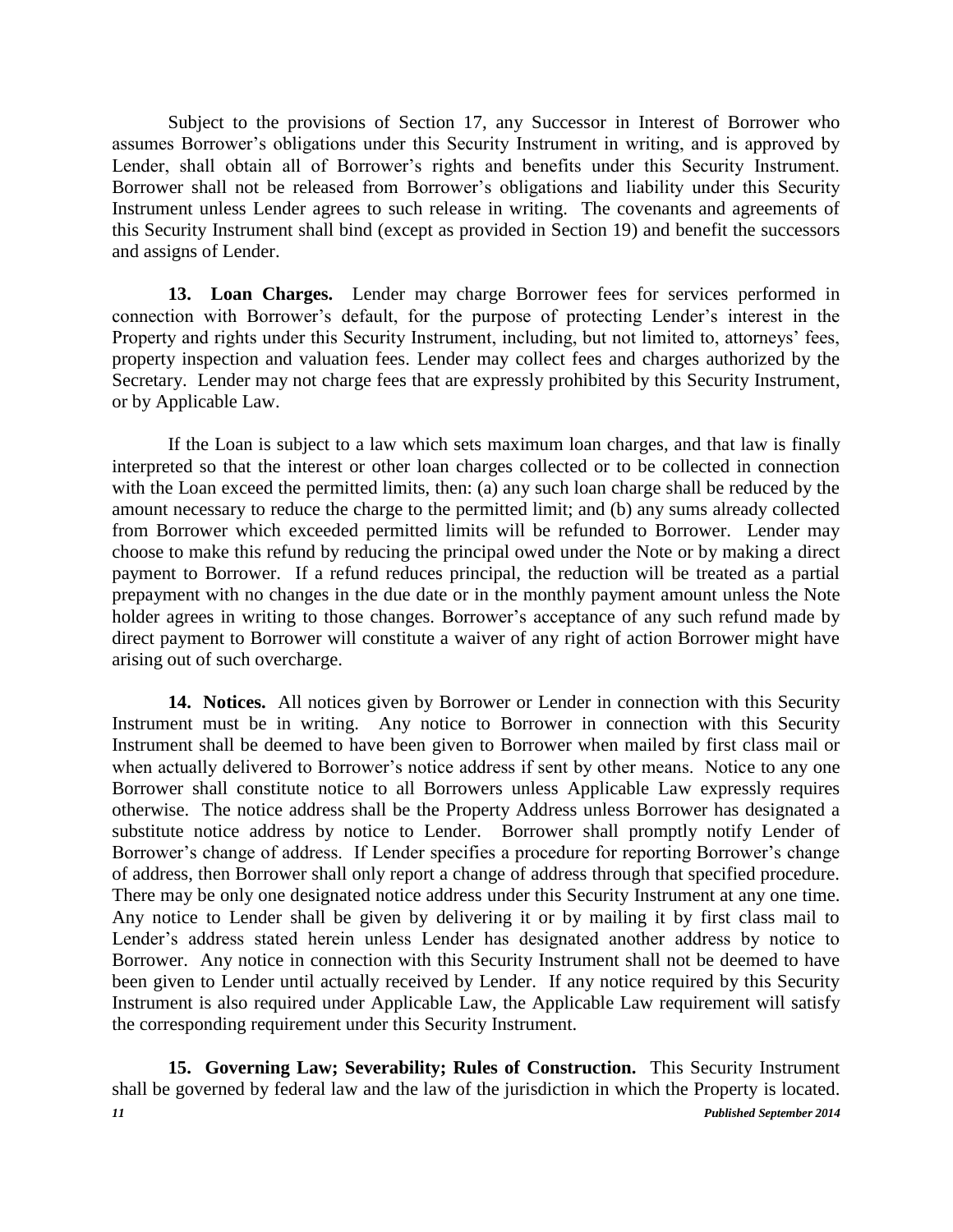All rights and obligations contained in this Security Instrument are subject to any requirements and limitations of Applicable Law. Applicable Law might explicitly or implicitly allow the parties to agree by contract or it might be silent, but such silence shall not be construed as a prohibition against agreement by contract. In the event that any provision or clause of this Security Instrument or the Note conflicts with Applicable Law, such conflict shall not affect other provisions of this Security Instrument or the Note which can be given effect without the conflicting provision.

As used in this Security Instrument: (a) words of the masculine gender shall mean and include corresponding neuter words or words of the feminine gender; (b) words in the singular shall mean and include the plural and vice versa; and (c) the word "may" gives sole discretion without any obligation to take any action.

**16. Borrower's Copy.** Borrower shall be given one copy of the Note and of this Security Instrument.

**17. Transfer of the Property or a Beneficial Interest in Borrower.** As used in this Section 17, "Interest in the Property" means any legal or beneficial interest in the Property, including, but not limited to, those beneficial interests transferred in a bond for deed, contract for deed, installment sales contract or escrow agreement, the intent of which is the transfer of title by Borrower at a future date to a purchaser.

If all or any part of the Property or any Interest in the Property is sold or transferred (or if Borrower is not a natural person and a beneficial interest in Borrower is sold or transferred) without Lender's prior written consent, Lender may require immediate payment in full of all sums secured by this Security Instrument. However, this option shall not be exercised by Lender if such exercise is prohibited by Applicable Law.

If Lender exercises this option, Lender shall give Borrower notice of acceleration. The notice shall provide a period of not less than 30 days from the date the notice is given in accordance with Section 15 within which Borrower must pay all sums secured by this Security Instrument. If Borrower fails to pay these sums prior to the expiration of this period, Lender may invoke any remedies permitted by this Security Instrument without further notice or demand on Borrower.

*12 Published September 2014* **18. Borrower's Right to Reinstate After Acceleration.** If Borrower meets certain conditions, Borrower shall have the right to reinstatement of a mortgage. Those conditions are that Borrower: (a) pays Lender all sums which then would be due under this Security Instrument and the Note as if no acceleration had occurred; (b) cures any default of any other covenants or agreements; (c) pays all expenses incurred in enforcing this Security Instrument, including, but not limited to, reasonable attorneys' fees, property inspection and valuation fees, and other fees incurred for the purpose of protecting Lender's interest in the Property and rights under this Security Instrument; and (d) takes such action as Lender may reasonably require to assure that Lender's interest in the Property and rights under this Security Instrument, and Borrower's obligation to pay the sums secured by this Security Instrument, shall continue unchanged. However, Lender is not required to reinstate if: (i) Lender has accepted reinstatement after the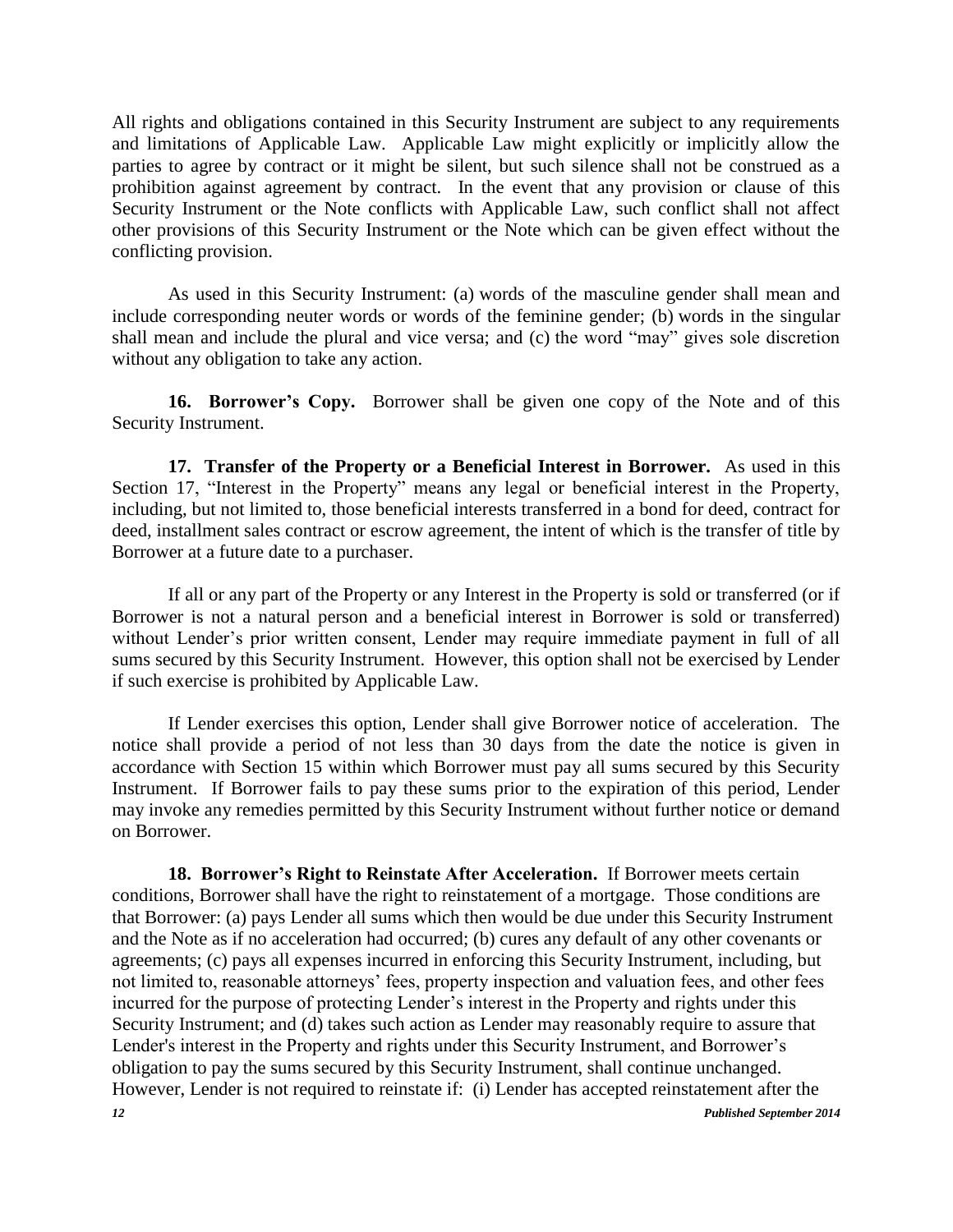commencement of foreclosure proceedings within two years immediately preceding the commencement of a current foreclosure proceedings; (ii) reinstatement will preclude foreclosure on different grounds in the future, or (iii) reinstatement will adversely affect the priority of the lien created by this Security Instrument. Lender may require that Borrower pay such reinstatement sums and expenses in one or more of the following forms, as selected by Lender: (a) cash; (b) money order; (c) certified check, bank check, treasurer's check or cashier's check, provided any such check is drawn upon an institution whose deposits are insured by a federal agency, instrumentality or entity; or (d) Electronic Funds Transfer. Upon reinstatement by Borrower, this Security Instrument and obligations secured hereby shall remain fully effective as if no acceleration had occurred. However, this right to reinstate shall not apply in the case of acceleration under Section 17.

**19. Sale of Note; Change of Loan Servicer; Notice of Grievance.** The Note or a partial interest in the Note (together with this Security Instrument) can be sold one or more times without prior notice to Borrower. A sale might result in a change in the entity (known as the "Loan Servicer") that collects Periodic Payments due under the Note and this Security Instrument and performs other mortgage loan servicing obligations under the Note, this Security Instrument, and Applicable Law. There also might be one or more changes of the Loan Servicer unrelated to a sale of the Note. If there is a change of the Loan Servicer, Borrower will be given written notice of the change which will state the name and address of the new Loan Servicer, the address to which payments should be made and any other information RESPA requires in connection with a notice of transfer of servicing. If the Note is sold and thereafter the Loan is serviced by a Loan Servicer other than the purchaser of the Note, the mortgage loan servicing obligations to Borrower will remain with the Loan Servicer or be transferred to a successor Loan Servicer and are not assumed by the Note purchaser unless otherwise provided by the Note purchaser.

**20. Borrower Not Third-Party Beneficiary to Contract of Insurance.** Mortgage Insurance reimburses Lender (or any entity that purchases the Note) for certain losses it may incur if Borrower does not repay the Loan as agreed. Borrower acknowledges and agrees that the Borrower is not a third party beneficiary to the contract of insurance between the Secretary and Lender, nor is Borrower entitled to enforce any agreement between Lender and the Secretary, unless explicitly authorized to do so by Applicable Law.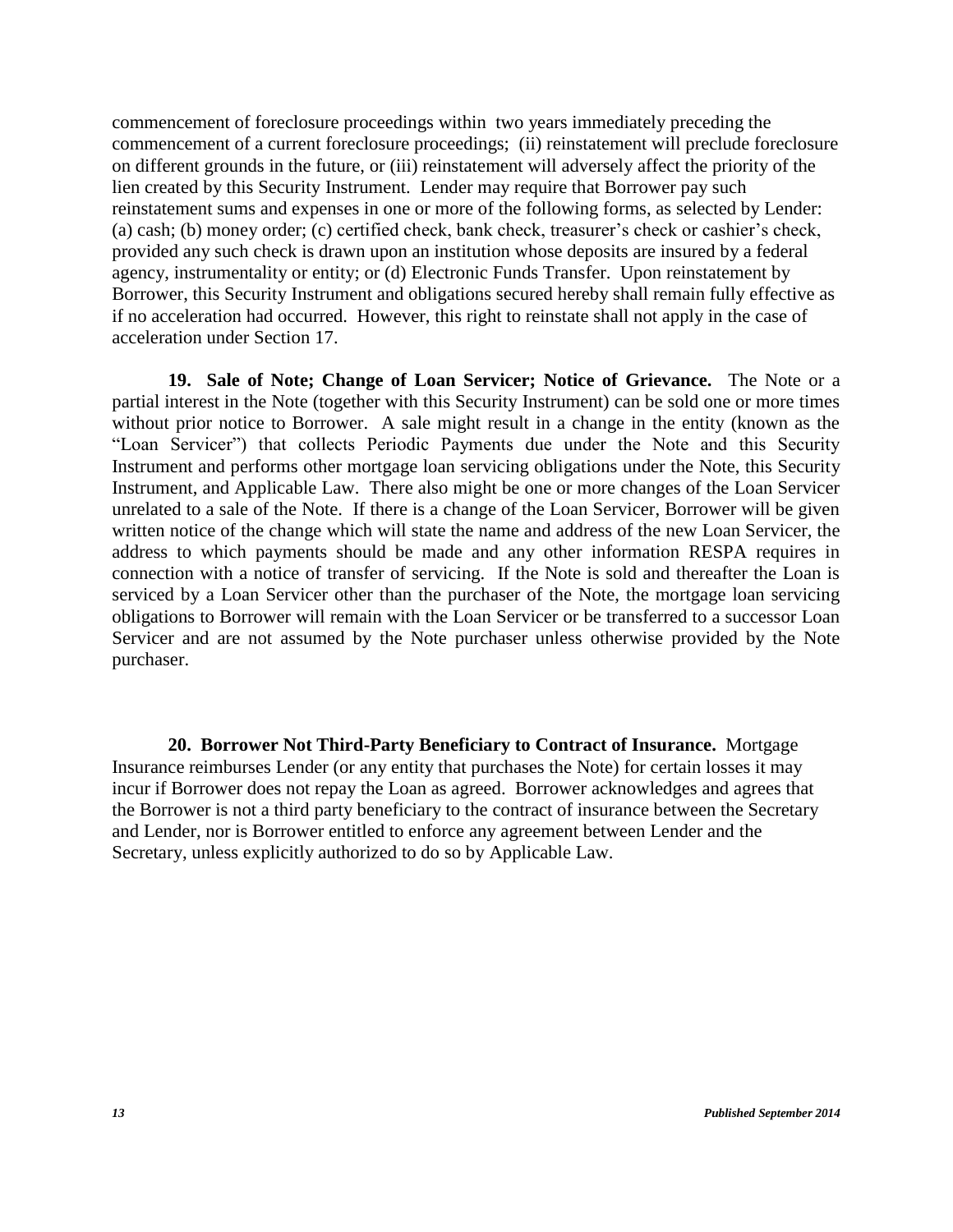**21. Hazardous Substances.** As used in this Section 20: (a) "Hazardous Substances" are those substances defined as toxic or hazardous substances, pollutants, or wastes by Environmental Law and the following substances: gasoline, kerosene, other flammable or toxic petroleum products, toxic pesticides and herbicides, volatile solvents, materials containing asbestos or formaldehyde, and radioactive materials; (b) "Environmental Law" means federal laws and laws of the jurisdiction where the Property is located that relate to health, safety or environmental protection; (c) "Environmental Cleanup" includes any response action, remedial action, or removal action, as defined in Environmental Law; and (d) an "Environmental Condition" means a condition that can cause, contribute to, or otherwise trigger an Environmental Cleanup.

Borrower shall not cause or permit the presence, use, disposal, storage, or release of any Hazardous Substances, or threaten to release any Hazardous Substances, on or in the Property. Borrower shall not do, nor allow anyone else to do, anything affecting the Property (a) that is in violation of any Environmental Law, (b) which creates an Environmental Condition, or (c) which, due to the presence, use, or release of a Hazardous Substance, creates a condition that adversely affects the value of the Property. The preceding two sentences shall not apply to the presence, use, or storage on the Property of small quantities of Hazardous Substances that are generally recognized to be appropriate to normal residential uses and to maintenance of the Property (including, but not limited to, hazardous substances in consumer products).

Borrower shall promptly give Lender written notice of (a) any investigation, claim, demand, lawsuit or other action by any governmental or regulatory agency or private party involving the Property and any Hazardous Substance or Environmental Law of which Borrower has actual knowledge, (b) any Environmental Condition, including but not limited to, any spilling, leaking, discharge, release or threat of release of any Hazardous Substance, and (c) any condition caused by the presence, use or release of a Hazardous Substance which adversely affects the value of the Property. If Borrower learns, or is notified by any governmental or regulatory authority, or any private party, that any removal or other remediation of any Hazardous Substance affecting the Property is necessary, Borrower shall promptly take all necessary remedial actions in accordance with Environmental Law. Nothing herein shall create any obligation on Lender for an Environmental Cleanup.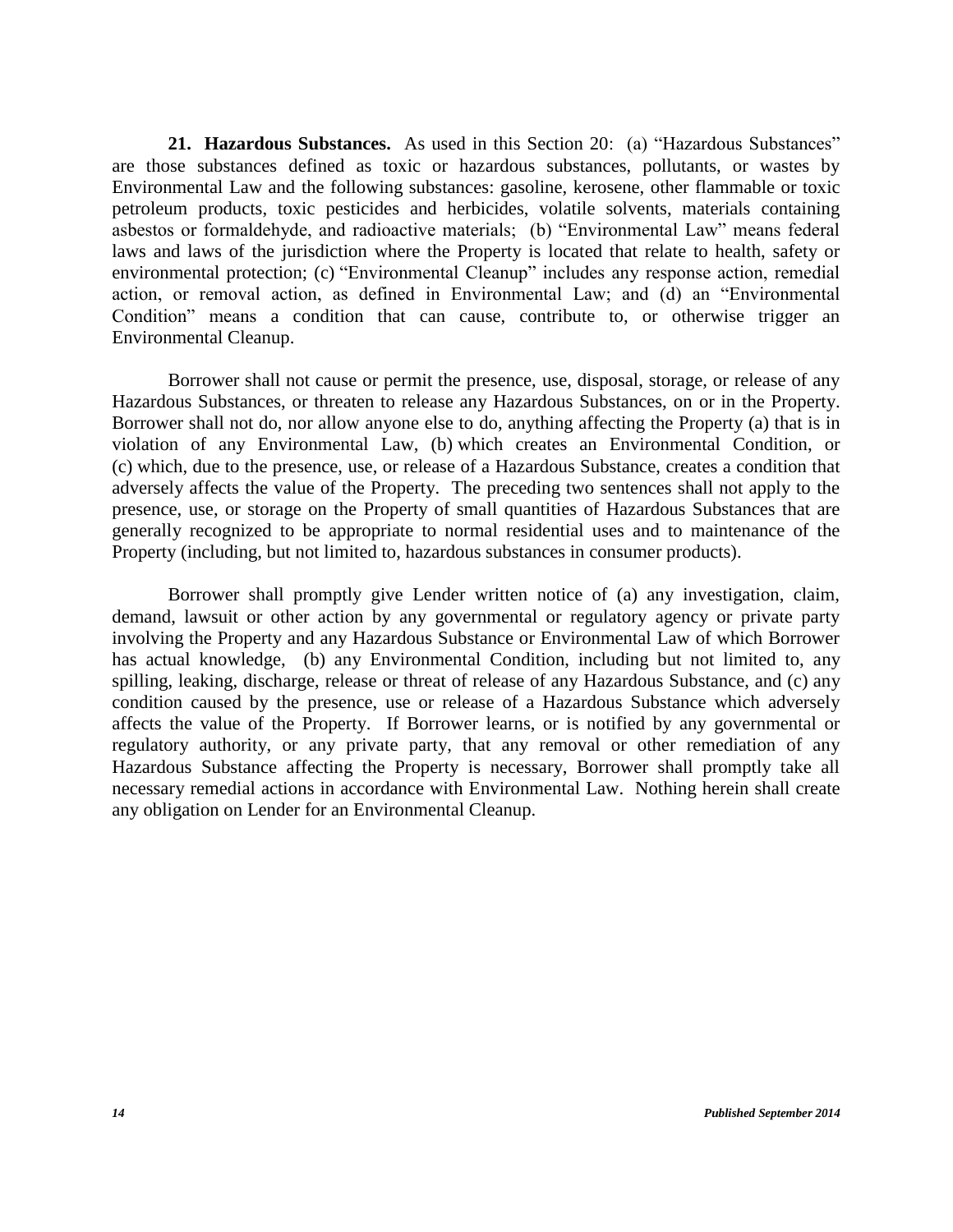NON-UNIFORM COVENANTS. Borrower and Lender further covenant and agree as follows:

**22. Acceleration; Remedies. Lender shall give notice to Borrower prior to acceleration following Borrower's breach of any covenant or agreement in this Security Instrument (but not prior to acceleration under Section 17 unless Applicable Law provides otherwise). The notice shall specify: (a) the default; (b) the action required to cure the default; (c) a date, not less than 30 days from the date the notice is given to Borrower, by which the default must be cured; and (d) that failure to cure the default on or before the date specified in the notice may result in acceleration of the sums secured by this Security Instrument and sale of the Property. The notice shall further inform Borrower of the right to reinstate after acceleration and the right to bring a court action to assert the nonexistence of a default or any other defense of Borrower to acceleration and sale. If the default is not cured on or before the date specified in the notice, Lender at its option may require immediate payment in full of all sums secured by this Security Instrument without further demand and may invoke the power of sale and any other remedies permitted by Applicable Law. Lender shall be entitled to collect all expenses incurred in pursuing the remedies provided in this Section 21, including, but not limited to, reasonable attorneys' fees and costs of title evidence.**

**If Lender invokes the power of sale, Lender shall give Borrower notice of sale in the manner provided in Section 14. Lender shall publish a notice of sale and shall sell the Property at the time and place and under the terms specified in the notice of sale. Lender or its designee may purchase the Property at any sale. The proceeds of the sale shall be applied in the following order: (a) to all expenses of the sale, including, but not limited to, reasonable attorneys' fees; (b) to all sums secured by this Security Instrument; and (c) any excess to the person or persons legally entitled to it.**

**23. Release.** Upon payment of all sums secured by this Security Instrument, Lender shall release this Security Instrument. Borrower shall pay any recordation costs. Lender may charge Borrower a fee for releasing this Security Instrument, but only if the fee is paid to a third party for services rendered and the charging of the fee is permitted under Applicable Law.

**24. Waivers.** Borrower relinquishes all right of dower and curtesy in the Property.

NON-UNIFORM COVENANTS. Borrower and Lender further covenant and agree as follows:

*15 Published September 2014* **22. Acceleration; Remedies. Lender shall give notice to Borrower prior to acceleration following Borrower's breach of any covenant or agreement in this Security Instrument (but not prior to acceleration under Section 18 unless Applicable Law provides otherwise). The notice shall specify: (a) the default; (b) the action required to cure the default; (c) a date, not less than 30 days from the date the notice is given to Borrower, by which the default must be cured; and (d) that failure to cure the default on or before the date specified in the notice may result in acceleration of the sums secured by this Security Instrument, foreclosure by judicial proceeding and sale of the Property. The notice shall**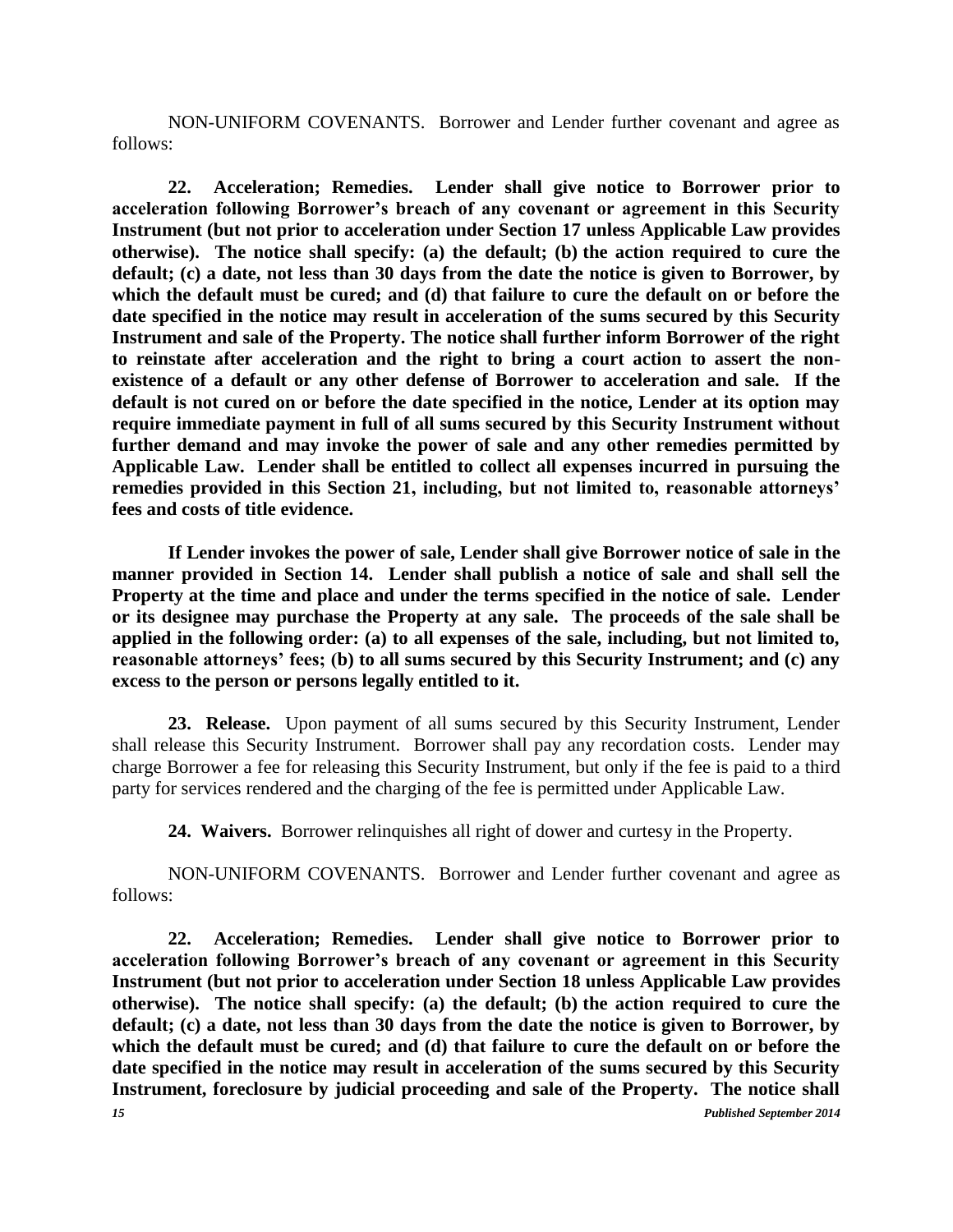**further inform Borrower of the right to reinstate after acceleration and the right to assert in the foreclosure proceeding the non-existence of a default or any other defense of Borrower to acceleration and foreclosure. If the default is not cured on or before the date specified in the notice, Lender at its option may require immediate payment in full of all sums secured by this Security Instrument without further demand and may foreclose this Security Instrument by judicial proceeding. Lender shall be entitled to collect all expenses incurred in pursuing the remedies provided in this Section 22, including, but not limited to, reasonable attorneys' fees and costs of title evidence.**

**23. Release.** Upon payment of all sums secured by this Security Instrument, Lender shall release this Security Instrument. Borrower shall pay any recordation costs. Lender may charge

Borrower a fee for releasing this Security Instrument, but only if the fee is paid to a third party for services rendered and the charging of the fee is permitted under Applicable Law.

**24. Attorneys' Fees.** As used in this Security Instrument and the Note, attorneys' fees shall include those awarded by an appellate court and any attorneys' fees incurred in a bankruptcy proceeding.

**25. Jury Trial Waiver.** The Borrower hereby waives any right to a trial by jury in any action, proceeding, claim, or counterclaim, whether in contract or tort, at law or in equity, arising out of or in any way related to this Security Instrument or the Note.